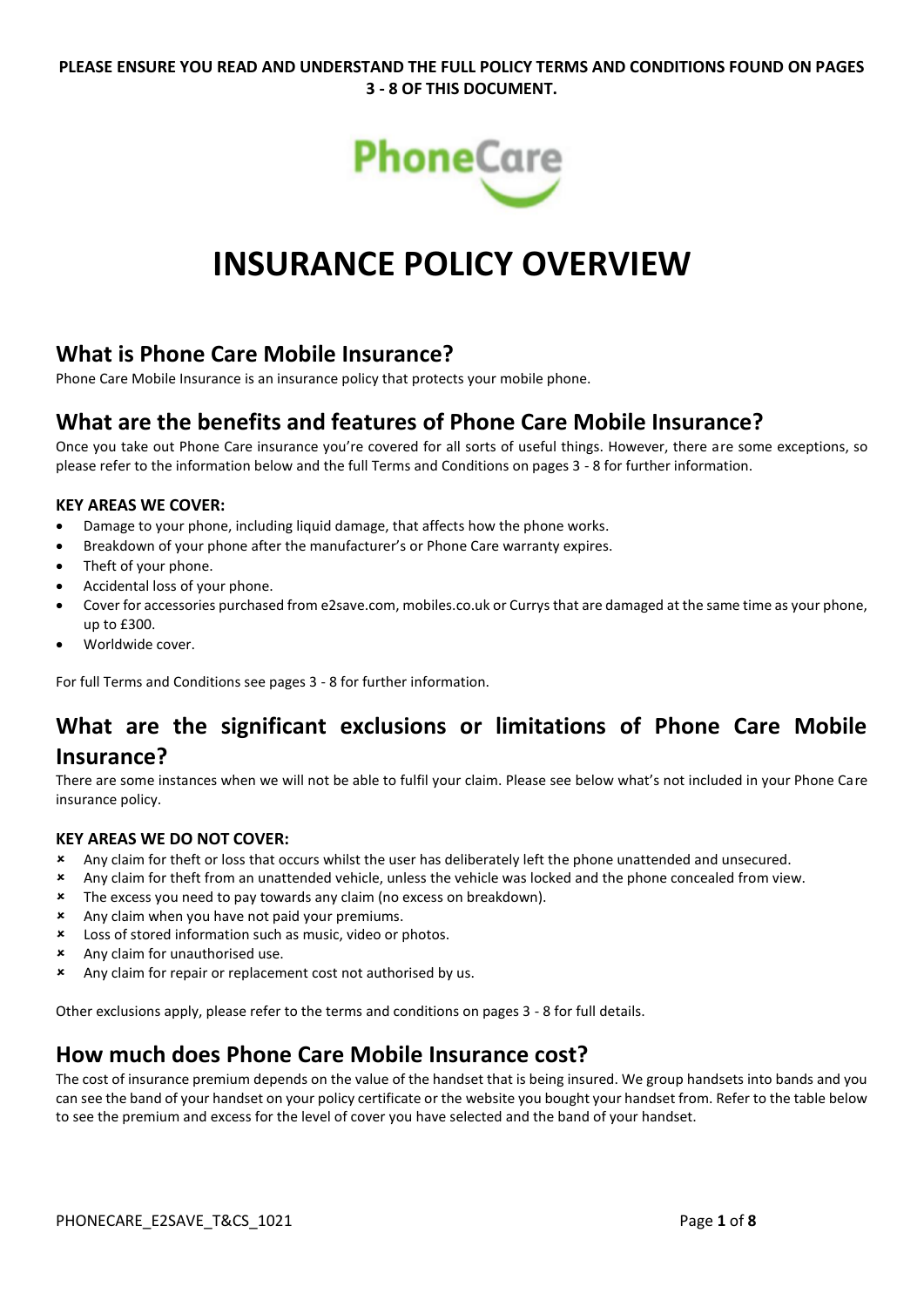All prices include Insurance Premium Tax at the applicable rate.

| <b>Band</b> | <b>Monthly</b><br>Premium | <b>Excess</b> |
|-------------|---------------------------|---------------|
| 1           | £2.99                     | £10           |
| 2           | £3.99                     | £30           |
| 3           | £5.99                     | £50           |
| 4           | £6.99                     | £60           |
| 5           | £8.99                     | £60           |

# **HELPFUL INFORMATION AT A GLANCE**

For full terms and conditions for your insurance policy, please refer to pages 3 - 8 of this document. Remember you have 30 days from purchasing your new phone in which to take out a Phone Care Mobile insurance policy.

# **NAME OF INSURER**

Aviva Insurance Limited underwrites your insurance policy.

# **PERIOD OF COVER**

Your period of cover starts from the date your policy is purchased. Please note that breakdown cover only applies if the manufacturer's or Phone Care warranty has expired. You will be provided with one month's cover for each monthly premium paid and cover will continue on a month-by-month basis, up to a maximum term of five years from the date this policy was purchased for this phone, after which your cover will cease, unless it is cancelled by you or us before then. Where we provide you with a replacement phone as per the **MAKING A CLAIM** section (page 5), cover continues on the same basis as prior to replacement. Our replacement phones are refurbished models.

# **LARGE PRINT, AUDIO AND BRAILLE**

This policy and other associated documentation are also available in large print, audio and Braille. If you require any of these formats please call **0800 049 6189**.

# **MAKING A CLAIM**

If you need to make a claim, simply visit your local Currys store – you'll find the nearest one to you at www.currys.co.uk/gbuk/store-finder. Alternatively, phone our UK call centre for free on **0800 049 6189** between 8am-8pm Monday to Friday, 9am-6pm on Saturday and 10am-5pm on Sunday for help with your claim.

|                                                                                                                                                                                | <b>Visit A Store</b>                                              | Call                                                                                                                                                  |
|--------------------------------------------------------------------------------------------------------------------------------------------------------------------------------|-------------------------------------------------------------------|-------------------------------------------------------------------------------------------------------------------------------------------------------|
|                                                                                                                                                                                | Find your nearest Currys at<br>www.currys.co.uk/gbuk/store-finder | To speak to us about your policy or to make a<br>claim, call us on 0800 049 6189<br>Lines are open Mon-Fri: 8am-8pm<br>Sat: 9am-6pm and Sun: 10am-5pm |
| <b>THEFT &amp; LOSS</b><br>Report the theft or loss to your network as soon<br>as possible. For theft claims, obtain a Crime<br>Reference Number by reporting it to the police |                                                                   |                                                                                                                                                       |
| <b>DAMAGE</b><br>Your phone will be assessed for damage                                                                                                                        |                                                                   |                                                                                                                                                       |
| <b>BREAKDOWN</b><br>Check that your warranty has expired                                                                                                                       |                                                                   |                                                                                                                                                       |

To make sure you have all the cover you need, please let us know if you change or sell your mobile, or if you change your address or bank details. Full information on changes we need to know about and how to cancel your policy is on pages 5 - 6 of this pack. If you decide you'd like to end your policy, please call or go online, as we cannot do this in-store.

# **CANCELLING YOUR POLICY**

You have the right to cancel your policy within 14 days of purchasing it. If you cancel your policy during this period you will be entitled to a full refund of the premium paid, provided there has been no claim. After this period, you will not be entitled to any refund and will be covered up until the end of the month covered by your final payment. For full details on cancelling your policy see pages 5 - 6. Please note you cannot cancel your policy in a Currys store.

# **MAKING A COMPLAINT**

We hope that you will be very happy with the service that we provide. However, if you are unhappy with any aspect of the handling of your insurance we would encourage you, in the first instance, to seek resolution by contacting us on **0800 049 6189**, or in writing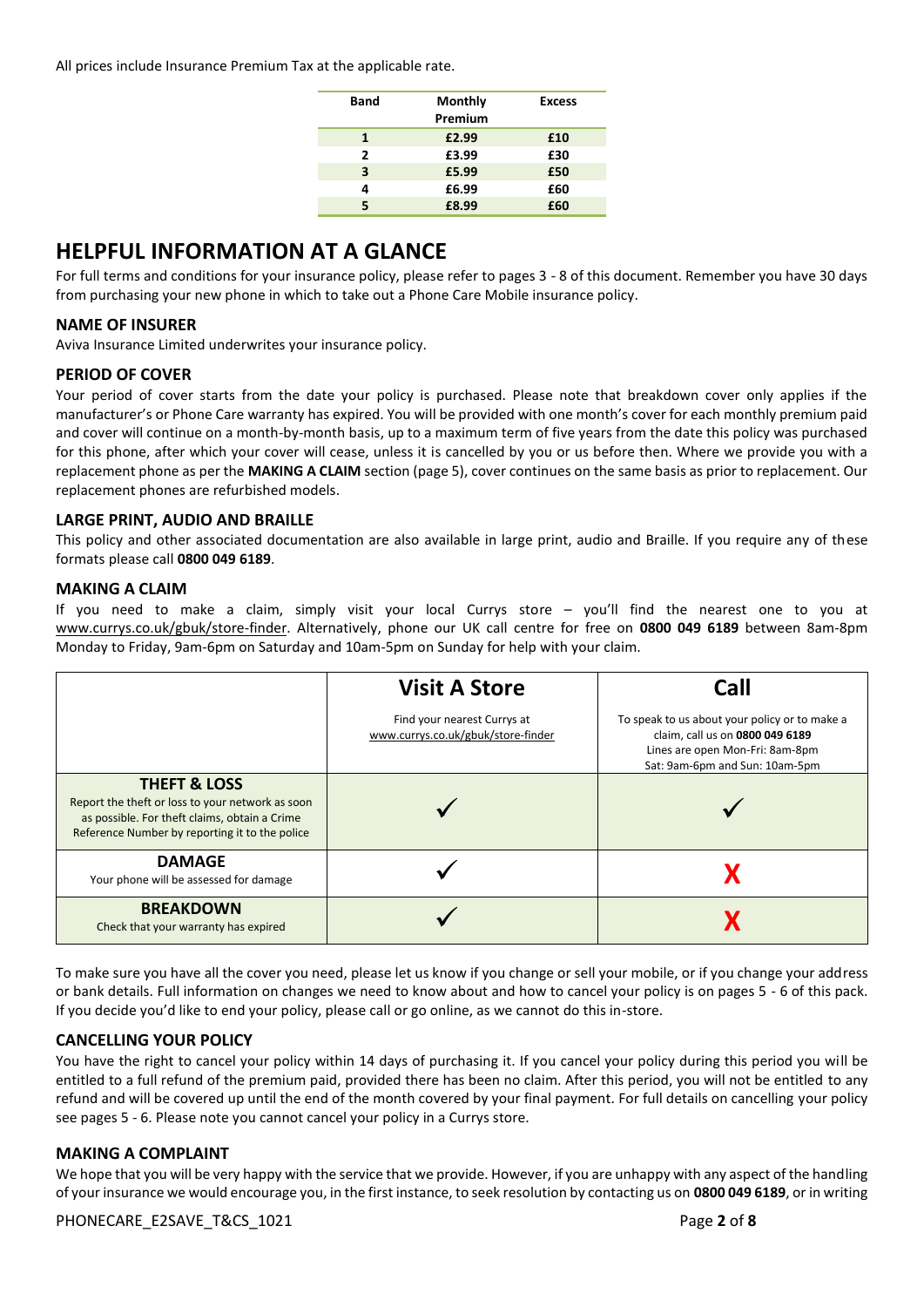either via the Phone Care website at [www.e2save.com/help/contact-us](https://www.e2save.com/help/contact-us) or by letter addressed to Phone Care, PO Box 194, Cramlington, NE23 0DA. If you have complained to us and you are dissatisfied with our final decision, you may be able to refer the matter to the Financial Ombudsman Service. Following the complaints procedure does not affect your right to take legal action. For full details on our complaints procedure see page 8.

# **CHANGES TO THIS AGREEMENT**

During your period of cover, we may make changes to your premium, policy cover or terms and conditions of insurance. If we decide to make such a change, we will write to you 30 days in advance. For full details, including reasons why we may make a change see page 6.

# **INSURANCE TERMS AND CONDITIONS**

# **Your Insurance Policy**

These are the terms and conditions of your Phone Care Mobile insurance. Aviva Insurance Limited underwrites this policy. These terms and conditions give you full details of what is covered, what is not covered and the limits and conditions that apply.

# **Contract of Insurance**

These terms and conditions and your Phone Care Mobile certificate form the contract of insurance between you and us. Please read them and keep them safe. In return for you paying your premiums, we will provide cover for the phone shown on your certificate, providing you remain the owner and anyone using the phone complies with these terms and conditions.

# **Eligibility**

To be eligible for Phone Care insurance, the person named on the certificate or anyone who uses the phone on a regular basis, must be:

- a. resident in the UK; and
- b. aged 16 years or over.

#### **Period of Cover**

Cover begins on the start date shown on your certificate. Cover will continue on a monthly basis, for a maximum of 5 years, unless it is cancelled by you or us before then. Please contact us if you cancel your airtime contract with your network provider, as your Phone Care policy will not be cancelled automatically.

If we repair or replace your phone, cover will continue on the same basis as prior to the repair or replacement, unless we decide to cancel the cover as described in the 'Cancellation of your policy by us' section.

If at our discretion we settle your claim in cash, we will not be able to continue cover for a replacement phone purchased by you, and the policy will be cancelled with effect from the date of the incident which gave rise to the claim.

#### **Excess**

This is the amount you need to pay towards any type of successful claim except breakdown and is shown on your certificate. We'll collect the payment after your claim has been accepted and before your claim is settled.

#### **THINGS YOU MUST DO**

- 1. Pay your premiums on time.
- 2. Take reasonable care to protect your phone and its accessories from being damaged, lost or stolen.
- 3. Provide complete and accurate information where reasonably requested by us. Failure to do these things may result in your claim being declined or your cover being cancelled.

# **WHAT WE'LL COVER**

We will, at our discretion, either replace or repair your phone in the event of:

- damage sudden and unexpected damage that affects how the phone works;
- breakdown failure due to an internal hardware fault happening after the date the manufacturer's or Phone Care warranty expires;
- accidental loss:
- theft.

We will pay up to £300 for:

Standard accessories supplied with your phone; and/or any case, charger, screen protector and/or memory card purchased from e2save.com, mobiles.co.uk or Currys, to be used specifically with your phone, if:

- a. you make a successful claim for your phone and the accessories were affected during the same incident; or
- b. we replace your phone with a different make or model and you can no longer use them.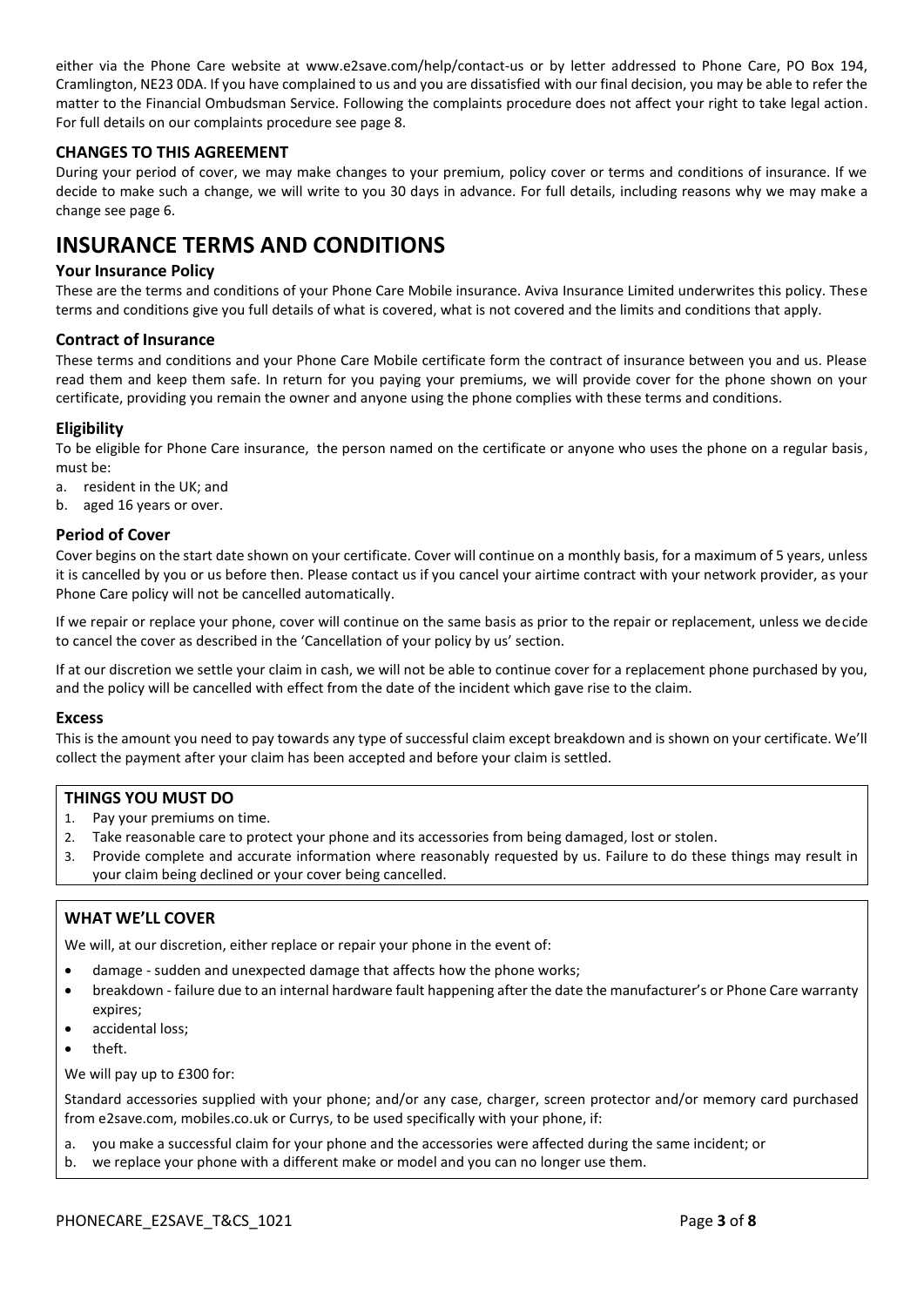The replacement phones we provide are refurbished models with a Phone Care warranty provided by Currys. The Phone Care warranty will match either the period of time you had left on your original phone's manufacturer's warranty or 12 months, whichever is greater. For more information please see the **MAKING A CLAIM** section.

Cover applies worldwide providing you, or anyone who uses the phone on a regular basis remains a UK resident.

# **WE WON'T COVER**

- 1. Theft from an unattended vehicle unless the vehicle was locked and the phone concealed from view.
- 2. Any claim for theft or loss that occurs whilst the user has deliberately left the phone unattended and unsecured.
	- a. By unattended, we mean the phone is left, out of arms reach, with no one trusted by the user, taking care of it.
		- b. By unsecured we mean the phone is left in a place where it can be easily picked up by a person the user does not know, without them having to use force and/or violence, except:
			- where the phone is in the private residence of the user or somebody known to the user, whilst the user is also present in that private residence at the time; or
			- where the phone is in the workplace of the user and the user has taken reasonable steps to ensure the phone is not in plain sight.
- 3. Any incident caused intentionally by you.
- 4. Any incident that occurred before the start date of this policy as shown on your certificate.
- 5. Any claim for repair or replacement costs that have not been authorised by us.
- 6. Any breakdown that is covered by the manufacturer's or Phone Care warranty, or any claim resulting from a manufacturer's defect or recall of the phone.
- 7. Any claim due to modification, maintenance, repairs and/or any process of cleaning and/or restoring.
- 8. Cosmetic enhancements you've made to your phone, for example plating or embellishment with precious metals, stones or crystals.
- 9. Stored information, including (but not limited to) any data, downloads, videos, music and applications and any costs relating to the retrieval of data.
- 10. Non-hardware problems, e.g. software problems, data downloads and malware such as viruses, worms, spyware, adware or Trojan Horses.
- 11. Any charges from your network provider in the event of unauthorised calls, messages, data or downloads.
- 12. Any financial loss resulting from your phone being used with or without your consent e.g. to access your bank account, mobile wallet or similar, and/or make purchases.
- 13. Any incident caused by a government body or other authority confiscating your phone.
- 14. Any consequence whatsoever which is the direct or indirect result of any of the following, or anything connected with any of the following, whether or not such consequence has been contributed to by any other cause or event:
	- a. War:

Any war, invasion, act of foreign enemy, hostilities or a warlike operation or operations (whether war be declared or not), civil war, mutiny, rebellion, revolution, military rising, insurrection, civil commotion, assuming the proportions of or amounting to an uprising, military or usurped power;

- b. Terrorism;
- c. Any action taken in controlling, suppressing or in any way relating to war or terrorism.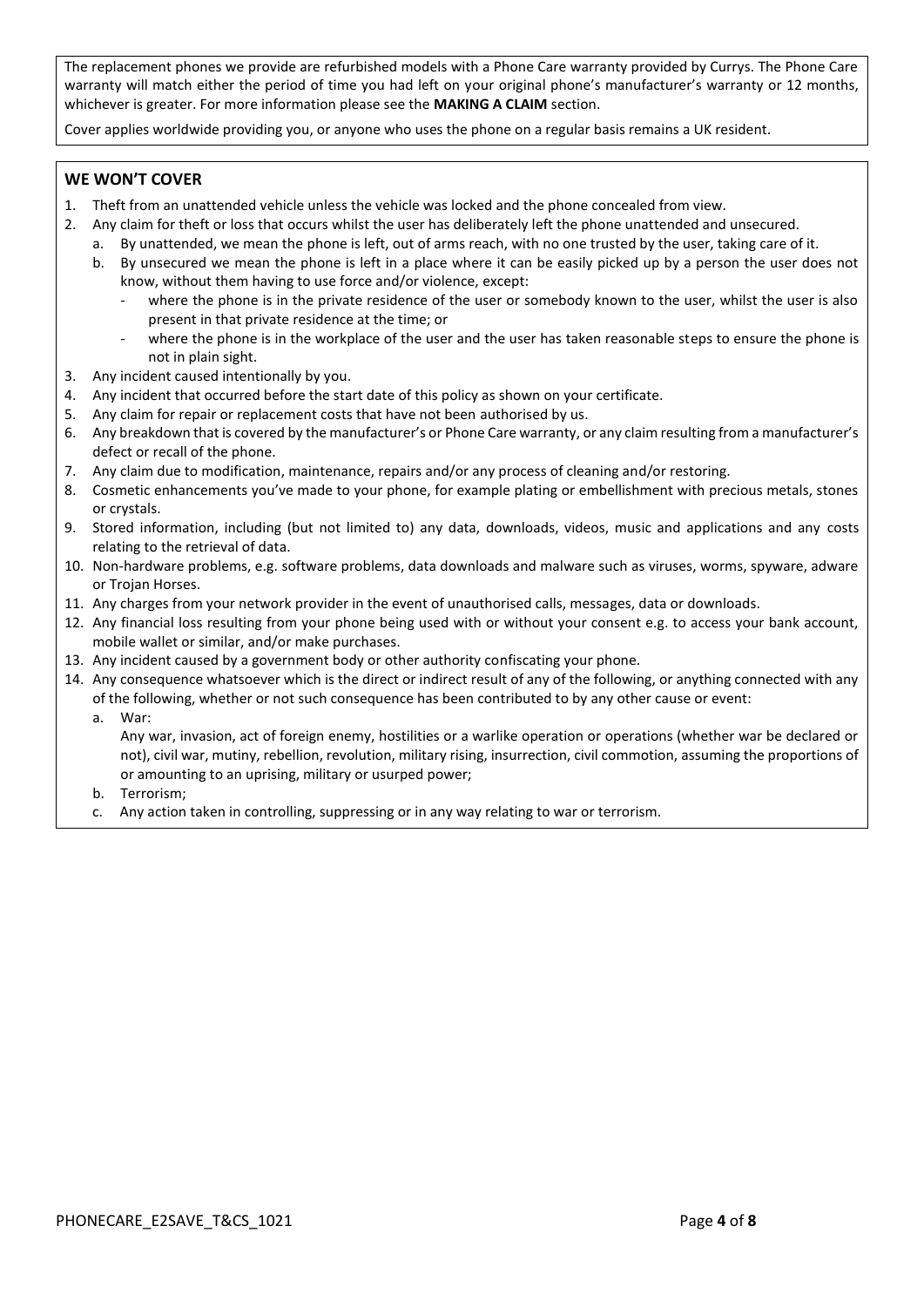# **MAKING A CLAIM**

- 1. To claim for damage or breakdown, please bring your phone to a Currys store so we can assess it and arrange a repair or replacement. If you have your phone repaired or replaced by some means other than through this insurance policy, we will not pay your claim. If you are unable to bring your phone into a store please call us on **0800 049 6189.** If the incident happens outside the UK, we will not be able to deal with your claim until the phone is in the UK and available for assessment.
- 2. To claim for loss or theft, call **0800 049 6189** or visit any Currys store. You will need to provide your name, address, date of birth, and the policy number shown on your certificate. Replacement phones will only be sent to UK addresses. You can also visit www.e2save.com/help/insurance.html for more information on how to make a claim.
- 3. If your phone has been lost or stolen we will need verification from your network provider that the phone has been blocked. We recommend you contact them as soon as possible as this will also limit any charges you may incur for unauthorised use. Please speak to your network provider for more details about charges you may incur.
- 4. If your phone has been stolen, you must report it to the police, and request a crime reference number (CRN) before your claim is submitted. You will be required to provide the CRN to substantiate your claim. If you cannot obtain a CRN, please call us on **0800 049 6189**.
- 5. You should make any claim as soon as possible.
- 6. For damage and breakdown claims, if your phone is security protected, you will need to remove this protection before we can process your claim e.g. Activation Lock or Find My iPhone on iPhones.
- 7. Where we accept your claim, we will attempt to replace your phone with the same make and model as your original phone. If this is not possible, we will provide an alternative phone determined by us that may be a different colour or model, or be made by a different manufacturer. This may mean the features and functions will differ, but the replacement will be of a similar specification to your original phone. In the event that we're unable to source a suitable replacement, we will, at our sole discretion, make a settlement in cash based upon the cost of a like-for-like replacement or if possible we may provide a repair to your existing handset.
- 8. Replacement phones will not include any stored information you added to your original phone, including (but not limited to) any data, downloads, videos, music or applications. This may also apply if your phone is repaired.
- 9. Our replacement phones are refurbished models which come with a Phone Care warranty provided by the Currys. The Phone Care warranty will match either the period of time you had left on your original phone's manufacturer's warranty or 12 months, whichever is greater. Cover for breakdown under your insurance policy will resume when the Phone Care warranty expires. For further information about the Phone Care warranty including how to make a claim on the warranty, please call us on **0800 049 6189**.
- 10. You may be required to provide information, documents or receipts reasonably necessary to support and/or verify your claim. If you make a claim for accessories you will be required to provide proof of purchase before we can settle your claim.
- 11. If, at the time of an incident, there is any other insurance covering the same loss, we are entitled to approach that insurer for a contribution.
- 12. Once we have settled your claim, the original phone will become our property. Where a lost or stolen phone is recovered you may keep the replacement phone we provided you with, but the recovered phone must be returned to us.

# **CANCELLING YOUR POLICY**

# **Cancellation of your policy by you**

You have a statutory right to cancel your policy within 14 days from the day of purchase or renewal of the contract or the day on which you receive your policy or renewal documentation, whichever is the later.

- 1. If you cancel within the first 14 days you will receive a full refund of premiums paid (unless you have made a claim).
- 2. If you have made a claim or you wish to cancel after the first 14 days, you can cancel your policy from the end of any insured month, by giving notice that you wish to cancel before the end of that month. The insured month is the month beginning on the date your policy starts and ending on the same date of the following month, and each subsequent month after that. You will not be entitled to any refund.
- 3. If you no longer wish to insure the phone named on your certificate you can provide notice to cancel your policy by calling **0800 049 6189**, by writing to us care of Phone Care, PO Box 194, Cramlington, NE23 0DA.

# **Cancellation of your policy by us**

- 1. We (or any agent we appoint and who acts with our specific authority) may also cancel this policy for any valid reason. Valid reasons include, but are not limited to:
	- a. Where a premium is not paid on time (as required in THINGS YOU MUST DO 1). If this happens we will contact you by letter or email to notify you of this. If the payment is not received within 14 days from the date of the letter we will cancel your policy from the date the premium was due without the need for us to give any further notice to you. We may, at our discretion, allow this policy to resume where a payment is made after this 14 day period, but we are under no obligation to do so.
	- b. If you use your phone to commit a crime or to allow any crime to take place we will cancel your policy immediately and notify you of this in writing.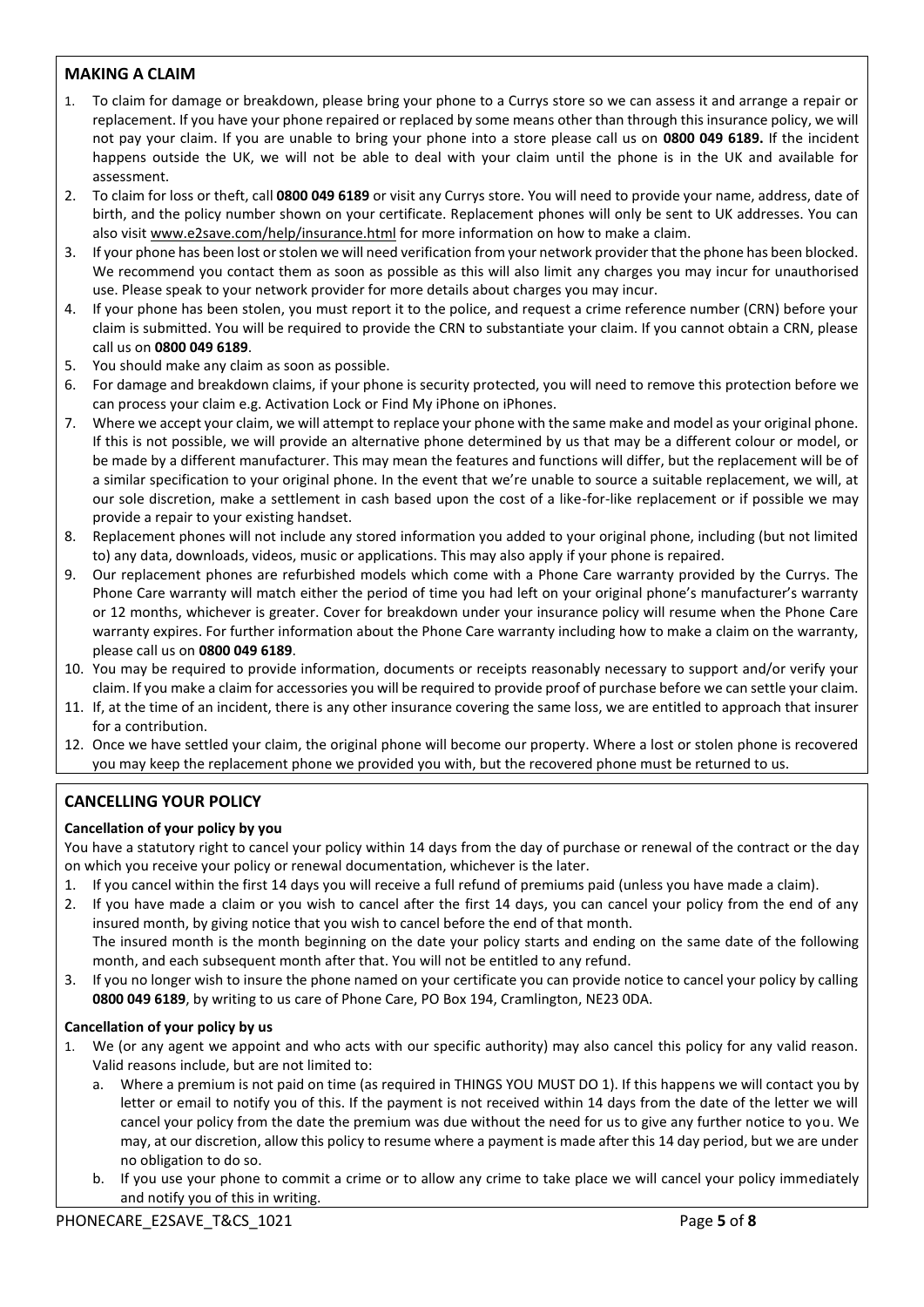- c. Where we reasonably suspect fraud or where you have failed to provide us with complete and accurate information as required by the 'Changes we need to know about' section we may refuse any claim and cancel your policy immediately. Where your actions are deliberate or reckless you will not be entitled to a refund. We may also take legal action against you.
- d. If we replace your phone following a claim, we may, after considering your previous claims history, decide that we are not willing to continue providing cover in respect of the replacement phone. If this happens we will write to you to notify you of this.
- 2. Unless otherwise stated above, if we cancel your policy we will give at least 30 days written notice to the last known home or email address you have provided to us.

Unless otherwise stated above, if we cancel your policy you will be entitled to a proportionate refund of the premium you have paid based upon the number of unexpired insured months remaining on the policy for which you have paid.

# **CHANGES TO YOUR POLICY**

#### **Changes we need to know about**

You must take reasonable care to provide complete and accurate answers to any questions we ask when you take out or make changes to your policy.

You must tell us about the following changes:

- a. you no longer own the phone (including where the phone has been replaced under your manufacturer's warranty);
- b. the phone has been replaced under the manufacturer's warranty. In this case, please provide us with proof of the replacement, including the new IMEI number, from the manufacturer;
- c. you are no longer a UK resident;
- d. you change your mobile phone number;
- e. you change your home or email address;
- f. you change your bank details.

If the information provided by you is not complete and accurate we may cancel your policy immediately and/or refuse to pay a claim. If you do not inform us about a change it may affect any claim you make.

#### **Changes we may make to this agreement**

After taking a fair and reasonable view and no more than once in any 12 month period, we may make changes to your premium, policy cover and/or terms and conditions of insurance, to:

- a. reflect changes in our expectation of the future cost of providing cover;
- b. reflect changes (affecting us or your policy) in the law or regulation, or the interpretation of law or regulation or changes in taxation;
- c. reflect decisions or recommendations of an ombudsman, regulator or similar person, or any code of practice, with which we intend to comply;
- d. make them clearer and fairer to you or to rectify any mistakes that may be discovered in due course.
- Your premiums may go up or down but will not recover past expenses.

Any change made under this section will be notified to you in writing at least 30 days in advance. You are free to cancel your policy in accordance with the Cancellation of the policy by you section'.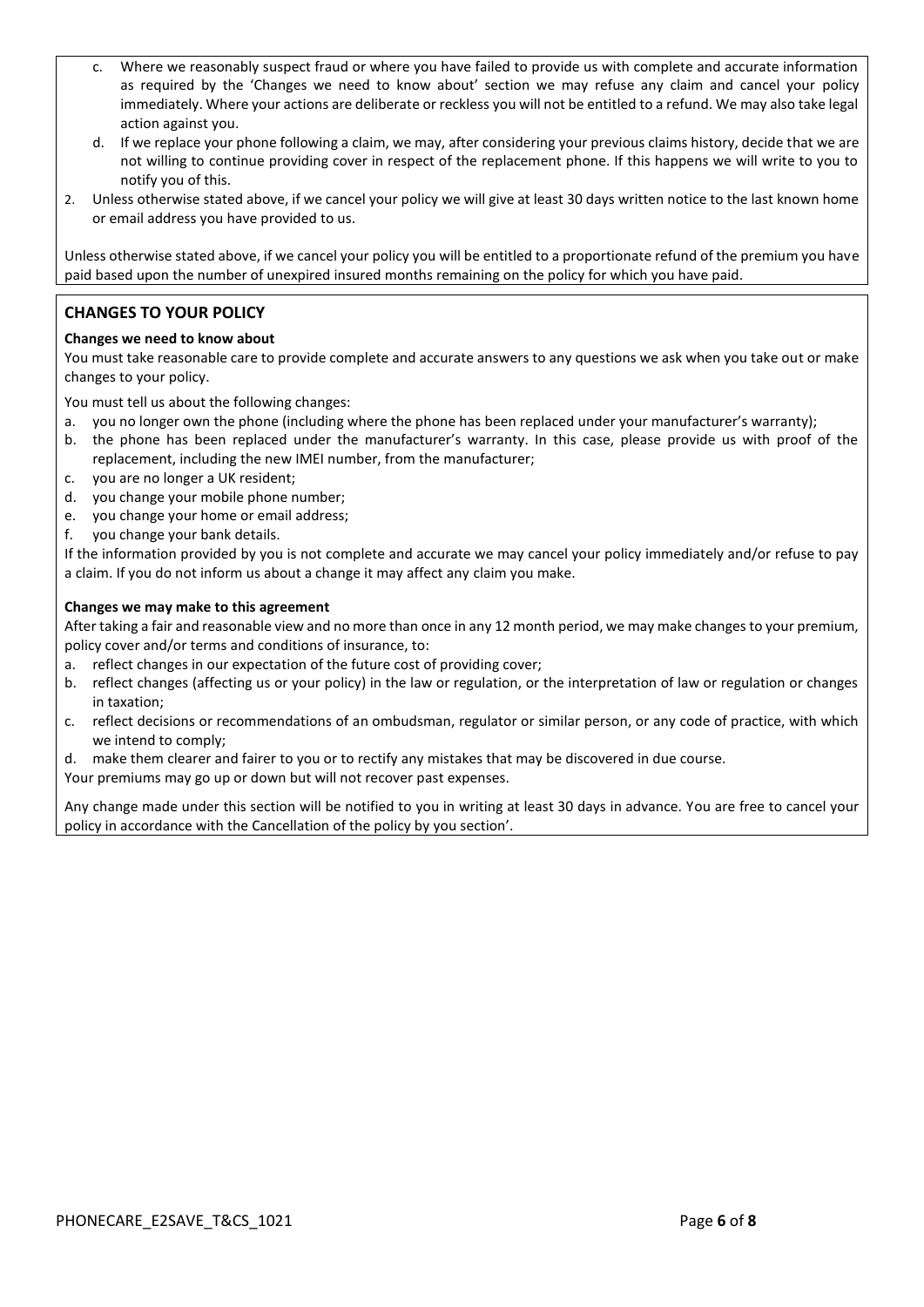#### **GENERAL INFORMATION**

#### **Fraud**

If we have reasonable grounds to believe that your claim is in any way dishonest or exaggerated we may cancel your policy immediately and not pay any benefit or return any premium to you. We may also take legal action against you.

#### **Choice of Law**

The law of England and Wales will apply to the contract unless at the date of the contract you are a resident of Scotland, Northern Ireland, Channel Islands or the Isle of Man, in which case the law of that country will apply.

#### **Use of Language**

Unless otherwise agreed, the contractual terms and conditions and other information relating to this contract will be in English.

#### **Data Protection – Privacy Notice**

Aviva Insurance Limited is the main company responsible for your Personal Information (known as the controller). Currys Retail Limited act as an additional data controller for the sale and distribution of the product.

We collect and use Personal Information about you in relation to our products and services. Personal Information means any information relating to you or another living individual who is identifiable by us. The type of Personal Information we collect and use will depend on our relationship with you and may include more general information (e.g. your name, date of birth, contact details) or more sensitive information (e.g. details of your health or criminal convictions).

Some of the Personal Information we use may be provided to us by a third party. This may include information already held about you within the Aviva group, information we obtain from publicly available records, third parties and from industry databases, including fraud prevention agencies and databases.

This notice explains the most important aspects of how we use your Personal Information, but you can get more information by viewing our full privacy policy at [aviva.co.uk/privacypolicy](http://www.aviva.co.uk/privacypolicy) or requesting a copy by writing to us at: The Data Protection Team, Aviva, PO Box 7684, Pitheavlis, Perth PH2 1JR. If you are providing Personal Information about another person you should show them this notice.

We use your Personal Information for a number of purposes including providing our products and services and for fraud prevention.

We also use profiling and other data analysis to understand our customers better, e.g. what kind of content or products would be of most interest, and to predict the likelihood of certain events arising, e.g. to assess insurance risk or the likelihood of fraud.

We may carry out automated decision making to decide on what terms we can provide products and services, deal with claims and carry out fraud checks. More information about this, including your right to request that certain automated decisions we make have human involvement, can be found in the "Automated Decision Making" section of our full privacy policy.

We may process information from a credit reference agency, including a quotation search where you are offered an Aviva credit payment facility. More information about this can be found in the "Credit Reference Agencies" section of our full privacy policy.

We may use Personal Information we hold about you across the Aviva group for marketing purposes, including sending marketing communications in accordance with your preferences. If you wish to amend your marketing preferences please contact us at: [contactus@aviva.com](mailto:contactus@aviva.com) or by writing to us at: Aviva, Freepost, Mailing Exclusion Team, Unit 5, Wanlip Road Ind Est, Syston, Leicester, LE7 1PD. More information about this can be found in the "Marketing" section of our full privacy policy.

Your Personal Information may be shared with other Aviva group companies and third parties (including our suppliers such as those who provide claims services and regulatory and law enforcement bodies). We may transfer your Personal Information to countries outside of the UK but will always ensure appropriate safeguards are in place when doing so.

You have certain data rights in relation to your Personal Information, including a right to access Personal Information, a right to correct inaccurate Personal Information and a right to erase or suspend our use of your Personal Information. These rights may also include a right to transfer your Personal Information to another organisation, a right to object to our use of your Personal Information, a right to withdraw consent and a right to complain to the data protection regulator. These rights may only apply in certain circumstances and are subject to certain exemptions. You can find out more about these rights in the "Data Rights" section of our full privacy policy or by contacting us at [dataprt@aviva.com](mailto:dataprt@aviva.com)